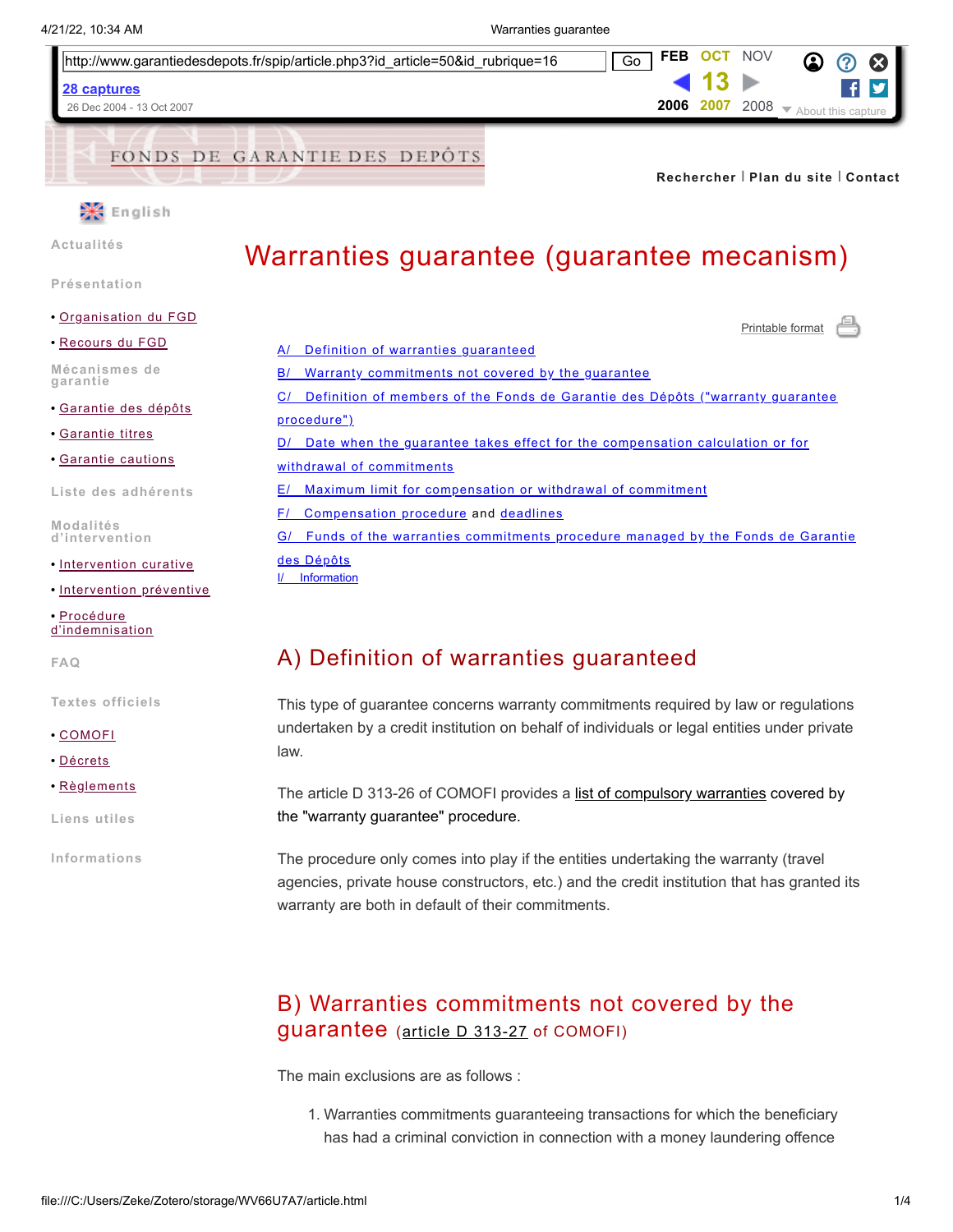| http://www.garantiedesdepots.fr/spip/article.php3?id article=50&id rubrique=16 | Go |  | FEB OCT NOV | $\bullet$ $\circ$ $\circ$                              |  |
|--------------------------------------------------------------------------------|----|--|-------------|--------------------------------------------------------|--|
| 28 captures                                                                    |    |  |             |                                                        |  |
| 26 Dec 2004 - 13 Oct 2007                                                      |    |  |             | 2006 2007 2008 $\blacktriangledown$ About this capture |  |
| rates and financial advantages, which have worsened the financial situation of |    |  |             |                                                        |  |

the institution.

- 3. Securities of personally liable partners or limited partners holding at least 5 % of the capital of the credit institution, Directors, members of the Management Board and the Supervisory Board, managers and auditors of the credit institution as well as any equivalent depositors in other companies in the group.
- 4. Securities from any third party acting on behalf of persons set out in paragraph 3 above.
- <span id="page-1-0"></span>5. Warranty commitments granted to pension schemes and pension funds.

#### C) Definition of institutional members of the Fonds de Garantie des Dépôts ("warranty guarantee procedure")

Members are credit institutions, which have their head office in France or the in Principality of Monaco, or branches of credit institutions with a head office located in a **[State of the European Economic Area.](https://web.archive.org/web/20071013040107/http://www.garantiedesdepots.fr/spip/depots.php#annexe1)** 

While no rules exist within EU regulations to govern such guarantees, branches of credit institutions with their head office in another State of the European Economic Area, which are authorised to grant warranties in their original country, may voluntarily join the warranty commitments procedure managed by the *Fonds de Garantie des Dépôts*. To date, no such branch has applied for membership.

Please refer to the [list of members](https://web.archive.org/web/20071013040107/http://www.garantiedesdepots.fr/spip/liste_adherents.php) of the *Fonds de Garantie des Dépôts* (warranty commitments procedure).

See [the standard form](https://web.archive.org/web/20071013040107/http://www.garantiedesdepots.fr/spip/pdf/brochure_gb.pdf) prepared by the industry concerning only member credit institutions "warranty guarantee" procedure.

### D) Date when the guarantee takes effect for the compensation calculation or for withdrawal of commitments

<span id="page-1-1"></span>The date applied is the date when the french banking commission requested the involvement of the *Fonds de Garantie des Dépôts*.

#### E) Maximum limit for compensation or withdrawal of commitment ([regulation](https://web.archive.org/web/20071013040107/http://www.garantiedesdepots.fr/spip/reglements_99_12.php#article_3) CRBF no. 99-12, art. 3)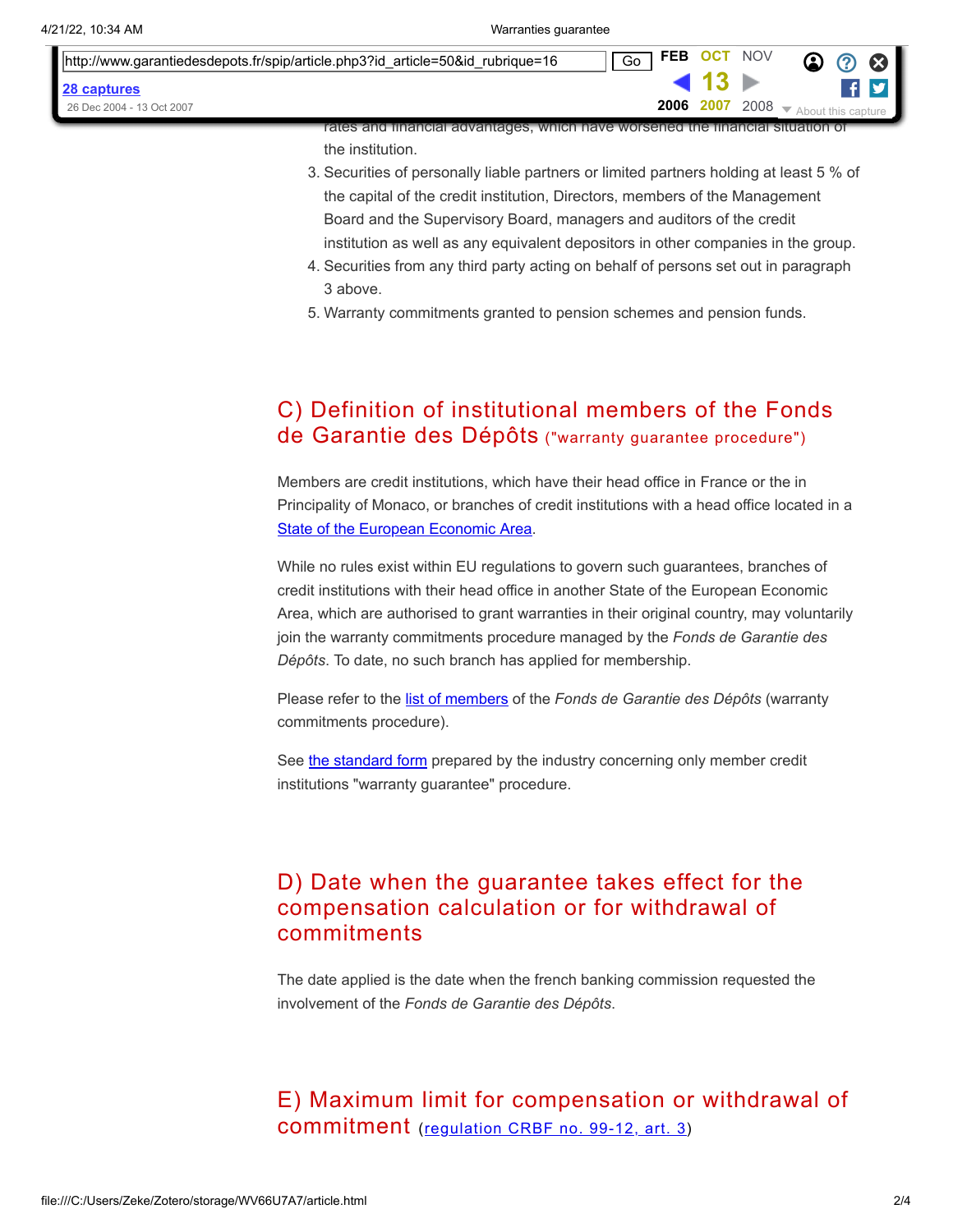| http://www.garantiedesdepots.fr/spip/article.php3?id article=50&id rubrique=16 | FEB<br>Go | OCT NOV   |      | $\boldsymbol{\Omega}$<br>$\boldsymbol{\Omega}$ |
|--------------------------------------------------------------------------------|-----------|-----------|------|------------------------------------------------|
| 128 captures                                                                   |           |           |      |                                                |
| 26 Dec 2004 - 13 Oct 2007                                                      |           | 2006 2007 | 2008 |                                                |
| $\eta$                                                                         |           |           |      |                                                |

than €3,000.

<span id="page-2-0"></span>The maximum compensation applies to each beneficiary and each institution.

#### F) [Compensation](https://web.archive.org/web/20071013040107/http://www.garantiedesdepots.fr/spip/reglements_99_12.php) procedure and deadlines (regulation CRBF no. 99-12, art. 1 and 2)

#### **a) Procedure**

The request to the *Fonds de Garantie des Dépôts* is made by the french banking commission except for beginning receivership or liquidation proceedings. The request to apply the "warranty guarantee" procedure is made immediately after it has established that a credit institution is no longer in a position to meet its warranty [commitments set out in decree no. 99-776, either immediately or in the near futu](https://web.archive.org/web/20071013040107/http://www.garantiedesdepots.fr/spip/decrets_99_776.php)re.

Based on documents produced by the institution concerned, the *Fonds de Garantie des Dépôts* launches the "warranty guarantee" compensation, withdrawal or transfer procedure in respect of the defaulting institution's commitments.

#### **b) Deadlines**

By contrast to procedures for the "[cash guarantee](https://web.archive.org/web/20071013040107/http://www.garantiedesdepots.fr/spip/depots.php)" or the ["securities guarantee](https://web.archive.org/web/20071013040107/http://www.garantiedesdepots.fr/spip/titres.php)", deadlines laid down by regulations only relate to registering beneficiaries' claims and not their compensation.

The only time limit concerns the registration by the *Fonds de Garantie des Dépôts* of all commitments to beneficiaries granted by the defaulting member institution. This deadline is 2 months from the date of notification by the french banking commission.

During this period, the *Fonds de Garantie des Dépôts* must notify the beneficiaries that the commitments of the defaulting institution have been reassigned.

This letter will also indicate to the beneficiaries the procedure they must follow and the supporting documentation they must provide to receive compensation or to set in motion the "warranty guarantee" procedure.

The *Fonds de Garantie des Dépôts* may ask the french banking commission for an extension to this period of up to 2 months. On the request of the *Fonds de Garantie des Dépôts*, the banking commission may grant a maximum of 2 additional extensions whereby each extension cannot exceed 2 months.

<span id="page-2-1"></span>Notwithstanding the above, the *Fonds de Garantie des Dépôts* will make every effort to compensate all the beneficiaries of such warranties as soon as possible.

G) Funds of the warranties commitments procedure managed by the Fonds de Garantie des Dépôts ([regulation](https://web.archive.org/web/20071013040107/http://www.garantiedesdepots.fr/spip/reglements_00_06.php#titre3) CRBF no. 2000-06, art. 10).